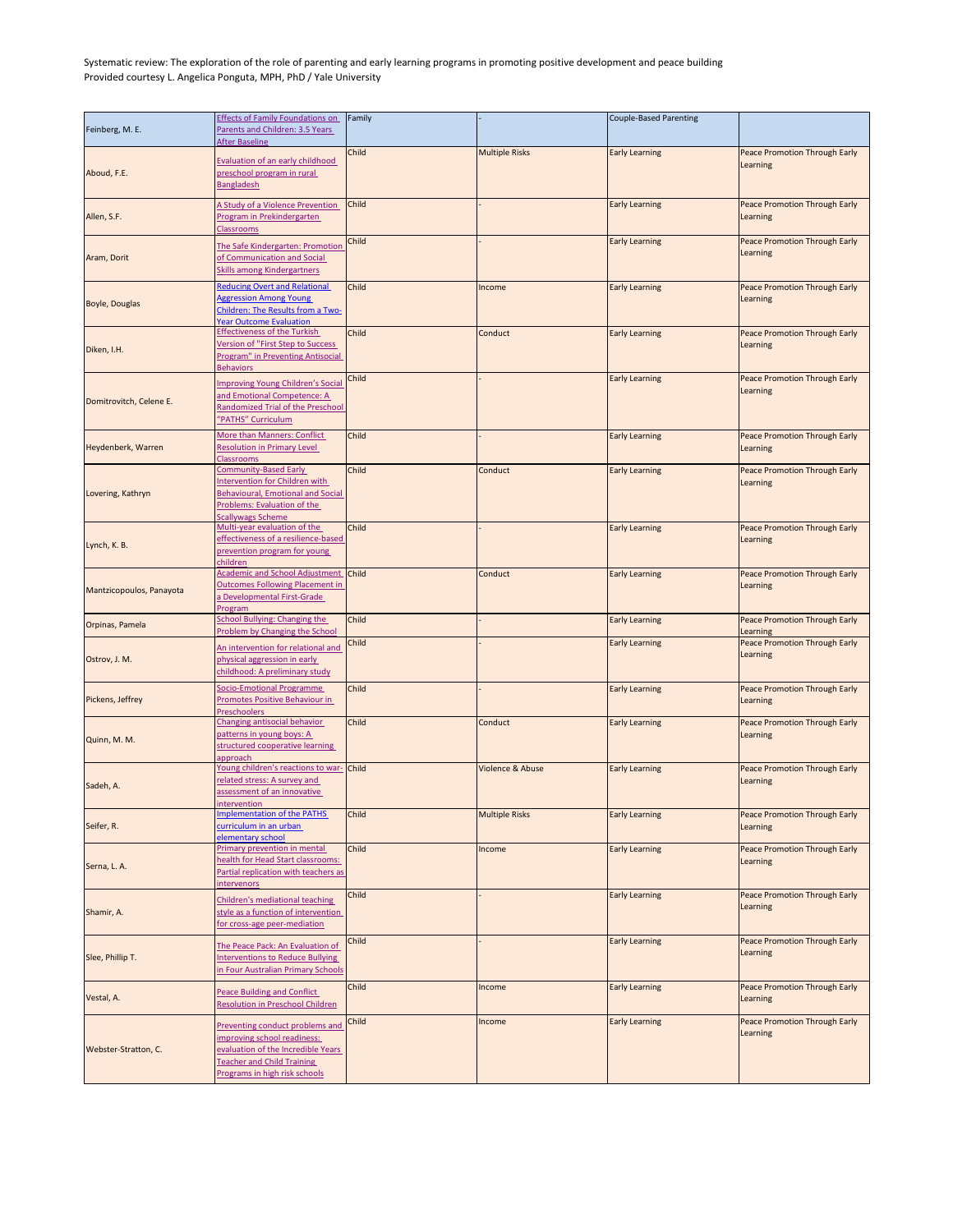| <b>First Author</b>    | <b>Title</b>                                                                         | <b>Generation</b> | <b>At Risk?</b>       | <b>Type</b>                  | <b>Review(s)</b>                     |
|------------------------|--------------------------------------------------------------------------------------|-------------------|-----------------------|------------------------------|--------------------------------------|
| Whiteside-Mansell, L.  | Center-Based Early Head Start and Child                                              |                   | Income                | <b>Early Learning</b>        | <b>Peace Promotion Through Early</b> |
|                        | <b>Children Exposed to Family</b>                                                    |                   |                       |                              | <b>Learning</b>                      |
|                        | Conflict                                                                             |                   |                       |                              |                                      |
| Al-Hassan, Suha M.     | Evaluation of the Better Parenting Parent                                            |                   |                       | Fatherhood                   |                                      |
|                        | Programme in Jordan                                                                  |                   |                       |                              |                                      |
|                        | An approach to preventing                                                            | Parent            | Income                | Fatherhood                   |                                      |
|                        | coparenting conflict and divorce<br>in low-income famililes:                         |                   |                       |                              |                                      |
| Cowan, Carolyn         | strengthening couple                                                                 |                   |                       |                              |                                      |
|                        | relationships and fostering                                                          |                   |                       |                              |                                      |
|                        | fathers' involvement                                                                 |                   |                       |                              |                                      |
|                        | Increasing Fathers' Involvement in Parent                                            |                   |                       | Fatherhood                   |                                      |
| Hawkins, Alan J.       | Child Care With a Couple-Focused                                                     |                   |                       |                              |                                      |
|                        | <b>Intervention During the Transition</b>                                            |                   |                       |                              |                                      |
|                        | to Parenthood                                                                        |                   |                       |                              |                                      |
|                        | Evaluation of an early childhood                                                     | Parent            | <b>Multiple Risks</b> | <b>Group-Based Parenting</b> |                                      |
| Aboud, F.E.            | parenting program in rural<br><b>Bangladesh</b>                                      |                   |                       |                              |                                      |
|                        |                                                                                      | Parent            |                       | <b>Group-Based Parenting</b> |                                      |
|                        | <b>Brief Psychoeducational Parenting</b>                                             |                   |                       |                              |                                      |
| Bradley, S.J.          | Program: An Evaluation and 1-                                                        |                   |                       |                              |                                      |
|                        | Year Follow-up                                                                       |                   |                       |                              |                                      |
|                        | Enhancing the Interactions of                                                        | Parent            | <b>Teen Moms</b>      | <b>Group-Based Parenting</b> |                                      |
| Deutscher, Barbara     | Teenage Mothers and Their At-                                                        |                   |                       |                              |                                      |
|                        | Risk Children: Effectiveness of a                                                    |                   |                       |                              |                                      |
|                        | Maternal-Focused Intervention<br>Dosage matters: The relationship                    | Parent            | Violence & Abuse      | <b>Group-Based Parenting</b> |                                      |
|                        | between participation in the                                                         |                   |                       |                              |                                      |
|                        | <b>Nurturing Parenting Program for</b>                                               |                   |                       |                              |                                      |
| Maher, Erin J.         | infants, toddlers, and                                                               |                   |                       |                              |                                      |
|                        | preschoolers and subsequent                                                          |                   |                       |                              |                                      |
|                        | child maltreatment                                                                   |                   |                       |                              |                                      |
|                        | A pilot study of a parent-                                                           | Parent            |                       | <b>Group-Based Parenting</b> |                                      |
| Sanford, Mark          | education group for families                                                         |                   |                       |                              |                                      |
|                        | affected by depression<br>A multi-site evaluation of Parents                         | Parent            |                       | <b>Group-Based Parenting</b> |                                      |
| Weymouth, L. A.        | <b>Raising Safe Kids Violence</b>                                                    |                   |                       |                              |                                      |
|                        | <b>Prevention Program</b>                                                            |                   |                       |                              |                                      |
|                        | <b>Reducing Maternal Intimate</b>                                                    | Parent            | Violence & Abuse      | <b>Home Visiting</b>         |                                      |
|                        | Partner Violence After the Birth of                                                  |                   |                       |                              |                                      |
| Bair-Merritt, Megan H. | Child A Randomized Controlled                                                        |                   |                       |                              |                                      |
|                        | Trial of the Hawaii Healthy Start                                                    |                   |                       |                              |                                      |
|                        | <b>Home Visitation Program</b>                                                       |                   |                       |                              |                                      |
|                        | A cognitive approach to child                                                        | Parent            | Violence & Abuse      | <b>Home Visiting</b>         |                                      |
| Bugental, D. B.        | abuse prevention                                                                     |                   |                       |                              |                                      |
|                        | <b>Welcome Home and Early Start:</b>                                                 | Parent            | <b>Multiple Risks</b> | <b>Home Visiting</b>         |                                      |
| Daro, Deborah          | An Assessment of Program                                                             |                   |                       |                              |                                      |
|                        | <b>Quality and Outcomes</b>                                                          |                   |                       |                              |                                      |
| DuMont, Kimberly       | <b>Healthy Families New York (HFNY) Parent</b><br>randomized trial: Effects on early |                   |                       | <b>Home Visiting</b>         |                                      |
|                        | child abuse and neglect                                                              |                   |                       |                              |                                      |
|                        |                                                                                      | Parent            | <b>Multiple Risks</b> | <b>Home Visiting</b>         |                                      |
|                        | Randomized trial of the Early Start                                                  |                   |                       |                              |                                      |
| Fergusson, D. M.       | Program of home visitation:                                                          |                   |                       |                              |                                      |
|                        | parent and family outcomes                                                           |                   |                       |                              |                                      |
| Lowell, Darcy I.       | A randomized controlled trial of                                                     | Multi             | <b>Multiple Risks</b> | <b>Home Visiting</b>         |                                      |
|                        | Child FIRST: a comprehensive                                                         |                   |                       |                              |                                      |
|                        | home-based intervention<br>ranslating research into early                            |                   |                       |                              |                                      |
|                        | childhood practice                                                                   |                   |                       |                              |                                      |
|                        | <b>Efficacy of a home-visiting</b>                                                   | Parent            | Violence & Abuse      | <b>Home Visiting</b>         |                                      |
|                        | intervention aimed at improving                                                      |                   |                       |                              |                                      |
|                        | maternal sensitivity, child                                                          |                   |                       |                              |                                      |
| Moss, Ellen            | attachment, and behavioral                                                           |                   |                       |                              |                                      |
|                        | outcomes for maltreated children:                                                    |                   |                       |                              |                                      |
|                        | a randomized control trial                                                           |                   |                       |                              |                                      |
|                        |                                                                                      | Multi             | Income                | <b>Home Visiting</b>         |                                      |
|                        | Home visiting by                                                                     |                   |                       |                              |                                      |
| Olds D. L.             | paraprofessionals and by nurses:                                                     |                   |                       |                              |                                      |
|                        | a randomized, controlled trial                                                       |                   |                       |                              |                                      |
|                        | <b>Effects of home visits by</b>                                                     | Parent            |                       | <b>Home Visiting</b>         |                                      |
| Olds, David L.         | paraprofessionals and by nurses:                                                     |                   |                       |                              |                                      |
|                        | age 4 follow-up results of a<br>randomized trial                                     |                   |                       |                              |                                      |
|                        | <b>Effects of Healthy Families New</b>                                               | Parent            | Income                | <b>Home Visiting</b>         |                                      |
|                        | York on the promotion of                                                             |                   |                       |                              |                                      |
| Rodriguez, M. L.       | maternal parenting competencies                                                      |                   |                       |                              |                                      |
|                        | and the prevention of harsh                                                          |                   |                       |                              |                                      |
|                        | parenting                                                                            |                   |                       |                              |                                      |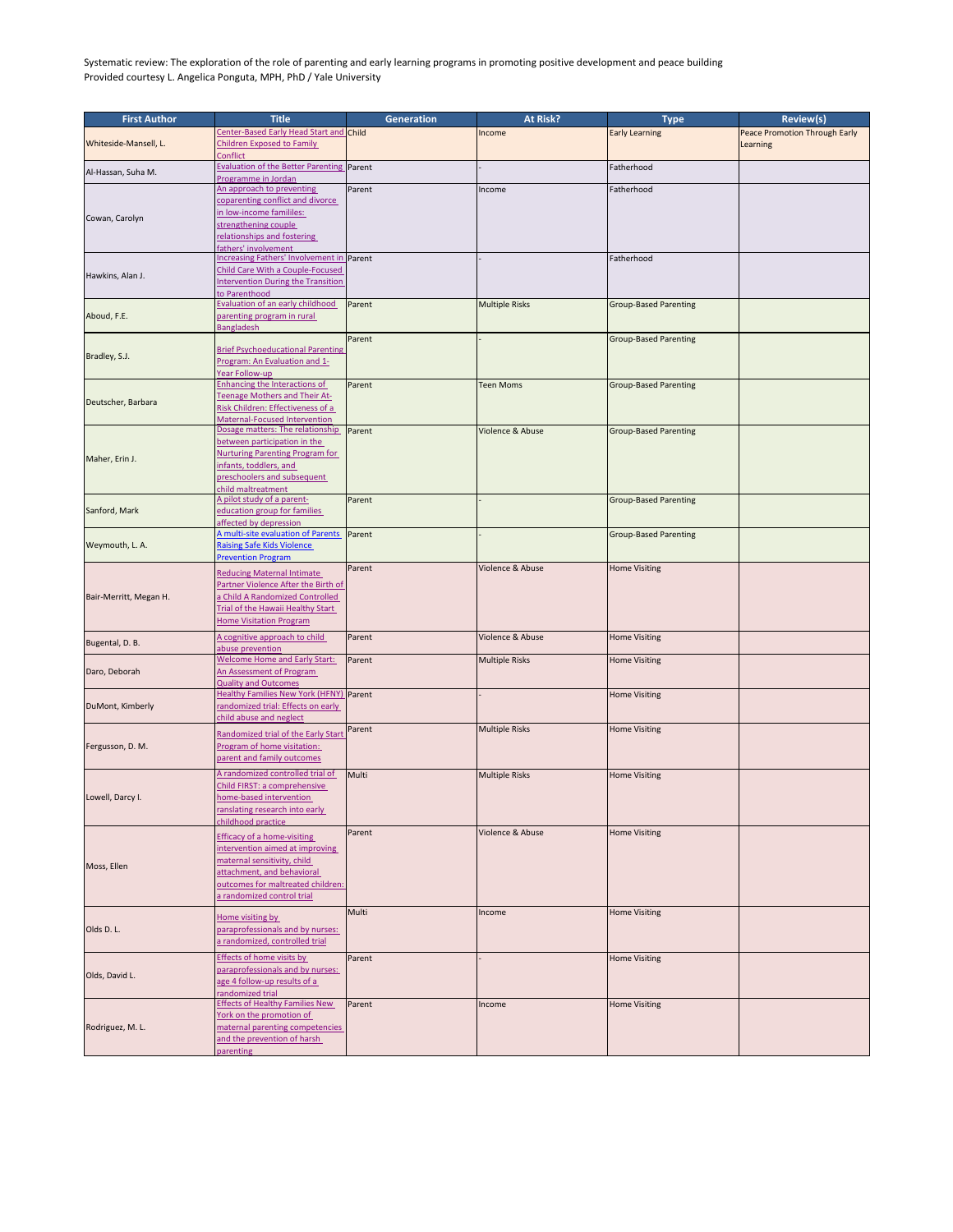| <b>First Author</b>      | <b>Title</b>                                                          | <b>Generation</b> | At Risk?              | <b>Type</b>          | <b>Review(s)</b> |
|--------------------------|-----------------------------------------------------------------------|-------------------|-----------------------|----------------------|------------------|
| Silovsky, Jane F.        | Prevention of child maltreatment                                      | Family            | <b>Multiple Risks</b> | <b>Home Visiting</b> |                  |
|                          | in high-risk rural families: A                                        |                   |                       |                      |                  |
|                          | randomized clinical trial with child                                  |                   |                       |                      |                  |
|                          | welfare outcomes                                                      |                   |                       |                      |                  |
|                          |                                                                       | Parent            | Violence & Abuse      | <b>Home Visiting</b> |                  |
|                          | Mothers' AdvocateS In the<br>Community (MOSAIC)-non-                  |                   |                       |                      |                  |
|                          | professional mentor support to                                        |                   |                       |                      |                  |
| Taft, A.                 | reduce                                                                |                   |                       |                      |                  |
|                          | intimate partner violence and                                         |                   |                       |                      |                  |
|                          | depression in mothers: a cluster                                      |                   |                       |                      |                  |
|                          | randomised trial in primary care                                      |                   |                       |                      |                  |
|                          | Differential effects of                                               | Family            | <b>Multiple Risks</b> | <b>Home Visting</b>  |                  |
| Sidora-Arcoleo, K.       | a nurse home-visiting intervention                                    |                   |                       |                      |                  |
|                          | on physically aggressive behavior<br>in children                      |                   |                       |                      |                  |
|                          | <b>Effects of Sure Start local</b>                                    | Family            | <b>Multiple Risks</b> | Multi-Site           |                  |
|                          | programmes on children and                                            |                   |                       |                      |                  |
| Belsky J.                | families: early findings from a                                       |                   |                       |                      |                  |
|                          | quasi-experimental, cross                                             |                   |                       |                      |                  |
|                          | sectional study<br>An Evaluation of the Adults and                    | Parent            |                       | Multi-Site           |                  |
|                          | Children Together (ACT) Against                                       |                   |                       |                      |                  |
| Portwood, Sharon G.      | <b>Violence Parents Raising Safe Kids</b>                             |                   |                       |                      |                  |
|                          | Program                                                               |                   |                       |                      |                  |
|                          | Randomized Trial of a Family-                                         | Family            | Conduct               | Multi-Site           |                  |
|                          | Centered Approach to the<br><b>Prevention of Early Conduct</b>        |                   |                       |                      |                  |
| Shaw, Daniel S.          | Problems: 2-Year Effects of the                                       |                   |                       |                      |                  |
|                          | <b>Family Check-Up in Early</b>                                       |                   |                       |                      |                  |
|                          | Childhood                                                             |                   |                       |                      |                  |
|                          | Mediation as a Method of Parent                                       | Family            |                       | Multi-Site           |                  |
| Siddiqui, Afshan         | <b>Intervention in Children's</b>                                     |                   |                       |                      |                  |
|                          | <b>Disputes</b><br>Shaken Baby Syndrome and a                         | Parent            | Shaken Baby           | Multi-Site           |                  |
| Stewart, T. C.           | <b>Triple-Dose Strategy for Its</b>                                   |                   |                       |                      |                  |
|                          | Prevention                                                            |                   |                       |                      |                  |
|                          | Evaluation of free to grow: Head                                      | Family            |                       | Multi-Site           |                  |
| Wolfson, M.              | start partnerships to promote<br>substance-free communities           |                   |                       |                      |                  |
|                          | Normalizing the development of                                        | Multi             |                       | Multi-Type           |                  |
| Cicchetti, Dante         | cortisol regulation in maltreated                                     |                   |                       |                      |                  |
|                          | infants through preventive                                            |                   |                       |                      |                  |
|                          | <b>interventions</b>                                                  |                   |                       |                      |                  |
|                          | <b>Caregiving Strategies for Reducing</b>                             | Multi             | <b>Multiple Risks</b> | Multi-Type           |                  |
| Nicholson, Diana         | <b>Aggression and Violence in At-risk</b>                             |                   |                       |                      |                  |
|                          | <b>Mothers and their Babies</b>                                       |                   |                       |                      |                  |
|                          | <b>Building resiliency in families with Family</b>                    |                   | Violence & Abuse      | Multi-Type           |                  |
| Ortega, Sandra           | young children exposed to<br>violence: The safe start initiative      |                   |                       |                      |                  |
|                          | pilot study                                                           |                   |                       |                      |                  |
|                          | <b>Parent Education by Maternity</b>                                  | Parent            |                       | <b>Primary Care</b>  |                  |
| Altman, R.L.             | <b>Nurses and Prevention of Abusive</b>                               |                   |                       |                      |                  |
|                          | <b>Head Trauma</b>                                                    |                   |                       |                      |                  |
|                          | Three-year-old outcomes of a<br>brief universal parenting             | Parent            |                       | <b>Primary Care</b>  |                  |
| Bayer, J.K.              | intervention to prevent behaviour                                     |                   |                       |                      |                  |
|                          | problems: randomised controlled                                       |                   |                       |                      |                  |
|                          | trial                                                                 |                   |                       |                      |                  |
|                          | <b>Impact of an Educational</b>                                       | Parent            |                       | <b>Primary Care</b>  |                  |
| Bechtel, K.              | <b>Intervention on Caregivers' Beliefs</b><br>About Infant Crying and |                   |                       |                      |                  |
|                          | Knowledge of Shaken Baby                                              |                   |                       |                      |                  |
|                          | Syndrome                                                              |                   |                       |                      |                  |
|                          | The effects of Healthy Steps on                                       | Parent            |                       | <b>Primary Care</b>  |                  |
| Caughy, Margaret O'Brien | discipline strategies of parents of                                   |                   |                       |                      |                  |
|                          | young children<br><b>Secondary Analysis of the "Love</b>              | Parent            |                       | <b>Primary Care</b>  |                  |
| Deyo, G.                 | MeNever Shake Me" SBS                                                 |                   |                       |                      |                  |
|                          | <b>Education Program</b>                                              |                   |                       |                      |                  |
|                          | Universal parenting programme                                         | Parent            |                       | <b>Primary Care</b>  |                  |
| Hiscock, Harriet         | to prevent early childhood                                            |                   |                       |                      |                  |
|                          | behavioural problems: cluster<br>randomized trial                     |                   |                       |                      |                  |
|                          | Primary prevention of parent-                                         | Parent            |                       | <b>Primary Care</b>  |                  |
| Oveisi, Sonia            | child conflict and abuse in Iranian                                   |                   |                       |                      |                  |
|                          | mothers: A randomized-                                                |                   |                       |                      |                  |
|                          | controlled trial<br>A Brief Primary Care Intervention                 | Parent            |                       | <b>Primary Care</b>  |                  |
| Scholer, S. J.           | Helps Parents Develop Plans to                                        |                   |                       |                      |                  |
|                          | <b>Discipline</b>                                                     |                   |                       |                      |                  |